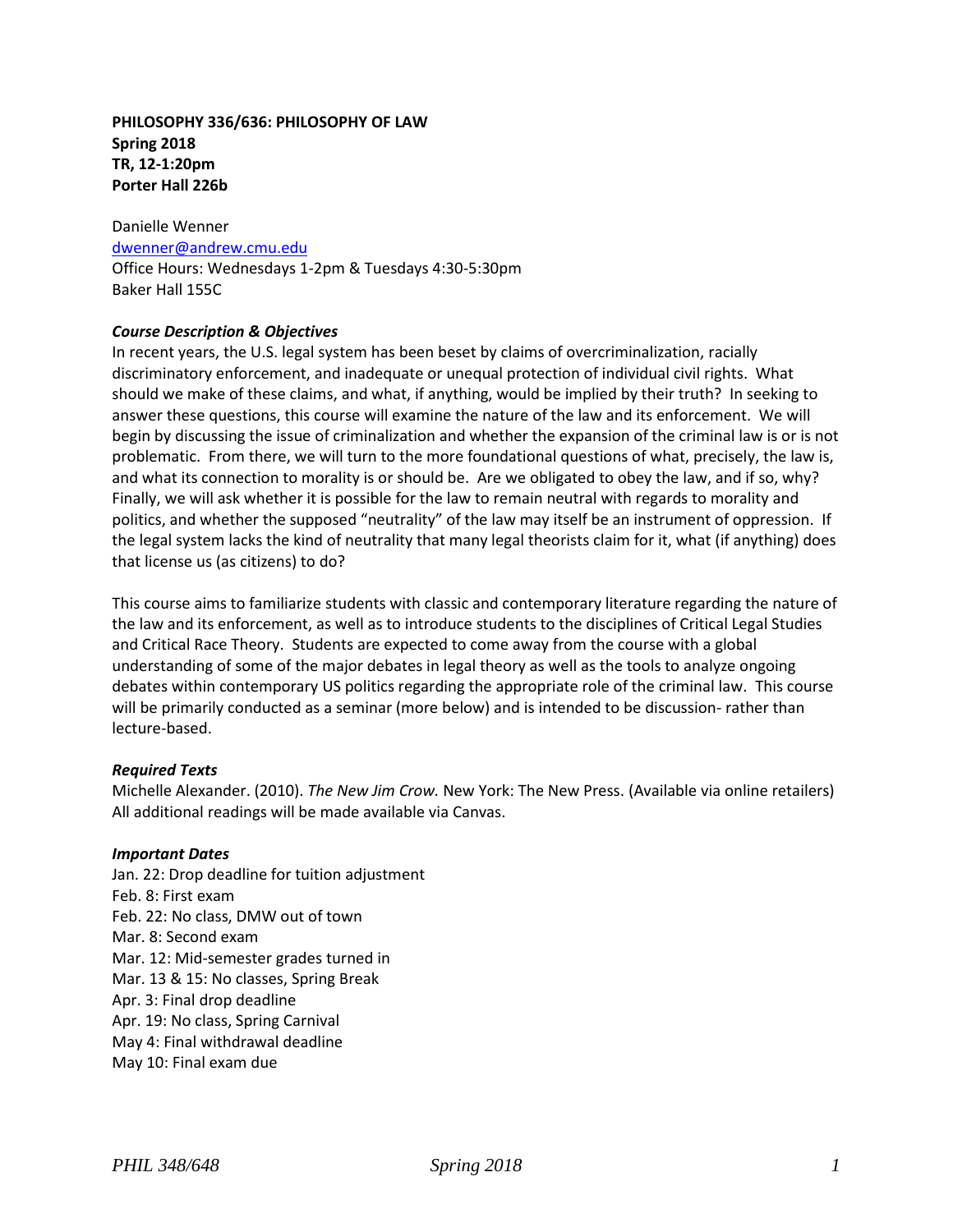### *Course Requirements*

*The learning curve for reading and writing philosophical materials is steep, and early feedback will be important to you in improving your work. Homework assignments are structured to improve students' reading habits, analytical skills, and writing.*

### Short Writing Assignments – 40%

*Students will be given 8 short writing assignments over the course of the semester. Writing assignments are exercises in both* exposition *and* analysis. *They will be graded based on students' ability to present (in their own words) the arguments from the readings and to construct arguments of their own defending one or another of conflicting positions.*

### Exams – 50%

*There will be two in-class exams and a take-home final. Students will be provided with all exam questions in advance. All exams will be closed-book. The first exam will be in class on February*  **6** and will be worth 15% of your final grade. The second exam will be in class on **March 8** and *will be worth 15% of your final grade. Final exams will be take-home and will be due no later than 12pm (noon) on Thursday, May 10. Final exams will be worth 20% of your final grade.*

#### Attendance & Class Participation – 10%

*10% of your grade consists of participation in in-class discussions of the readings and regular class attendance. You should attend each class ready to engage in discussion and critical assessment of the readings. See below for more details.*

*Students taking this course for graduate credit should see me to discuss course requirements.*

### *Class Policies*

#### Late Assignments

It is the responsibility of the student to have all assignments submitted no later than the assigned deadline, and all readings completed before the beginning of each class meeting. All late assignments will be penalized half a letter grade (5 points) for every day or portion of a day that they are late. **Writing assignments submitted more than 3 calendar days late will receive a 0. Final exams submitted more than 7 calendar days late will receive a 0.** Requests for reasonable accommodation will be granted but must be made in advance.

## Communication

Students are not always familiar with the norms governing professional correspondence. Please use the following resource to inform your understanding of what is expected from communications in a professional environment[: https://medium.com/@lportwoodstacer/how-to-email-your-professor](https://medium.com/@lportwoodstacer/how-to-email-your-professor-without-being-annoying-af-cf64ae0e4087#.gyje2zezg)[without-being-annoying-af-cf64ae0e4087#.gyje2zezg.](https://medium.com/@lportwoodstacer/how-to-email-your-professor-without-being-annoying-af-cf64ae0e4087#.gyje2zezg) **Please note that I do not read or respond to student emails outside of normal business hours (i.e. if you email me in the evening, you will not receive a response until the next weekday morning).**

#### **Attendance**

Attendance is not taken, but a pattern of missed classes will be noticed and will impact your attendance and class participation grade. Missing a significant number of class meetings is also likely to impact your grade through your performance on class assignments. Students who miss class are responsible for discovering on their own or from classmates any material missed or changes to class assignments. **Email requests from students asking what they missed during unexcused absences will be ignored.**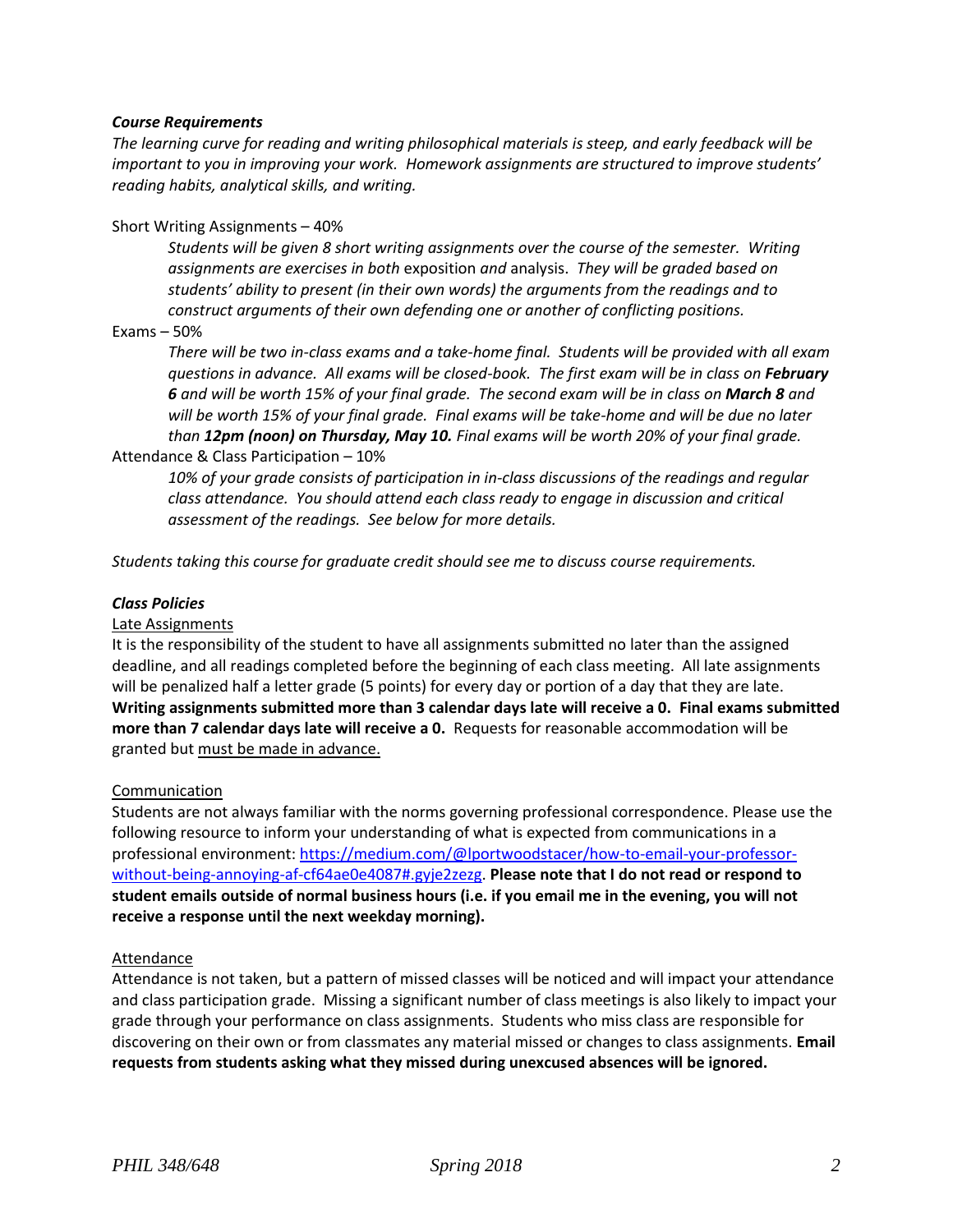# Participation

Philosophical inquiry is a joint endeavor, and the quality of the course will depend crucially on your thoughtful, considerate engagement with the readings and with each other. We will be discussing controversial topics about which many of you will have strong feelings. However our purpose in this class is to **move past feelings and opinions**, and to evaluate and provide **reasoned arguments** for and against various positions on these issues. **Disrespectful comments towards other students will not be tolerated.** Students should come to class having closely read and thought about all assigned materials. This requires, at a minimum:

- Determining the key point the author is trying to establish or criticize;
- Understanding why the author considers it to be important;
- Identifying the reasons the author gives in support of the conclusion; and
- Considering whether those reasons both (a) are true or correct, and (b) actually support the author's conclusion.

Students are encouraged to take notes while reading, and to come to class with questions about and criticisms of the readings.

## Grading

Grades are assigned on the following scale:

| А | 90-100  | D   | 60-69.9  |
|---|---------|-----|----------|
| B | 80-89.9 | R/F | $0-59.9$ |
| C | 70-79.9 |     |          |

While I recognize that grade inflation has generated the expectation that a "B" should be fairly easy to achieve, and an "A" not too hard, it is not the case that instructors are obligated to inflate grades. I also recognize that receiving a lower grade than one has come to expect can be traumatic. However, in this class grades mean what they are intended to mean. A "C" represents a satisfactory or average performance, and is nothing to be ashamed of. A "B" is a good performance, and something to be proud of. An "A" indicates outstanding or truly exemplary work. There is a steep learning curve to reading and writing philosophy effectively, which should provide you with strong incentives to work hard at the beginning of the semester and receive the kind of feedback you will need to excel in your paper assignments.

## Academic Integrity & Plagiarism

Plagiarism refers to the use of any ideas or words from another person or source without appropriate citation. All sources used for course assignments should be appropriately cited, including information found on the internet, in course readings, or from class discussions. If you are unsure about whether or not to cite something, err on the side of caution. I have a zero-tolerance policy for cheating: **Any student found to have plagiarized on any assignment will receive a failing grade for the assignment, and at my discretion, for the entire course.** Additionally, all institutional penalties will be sought.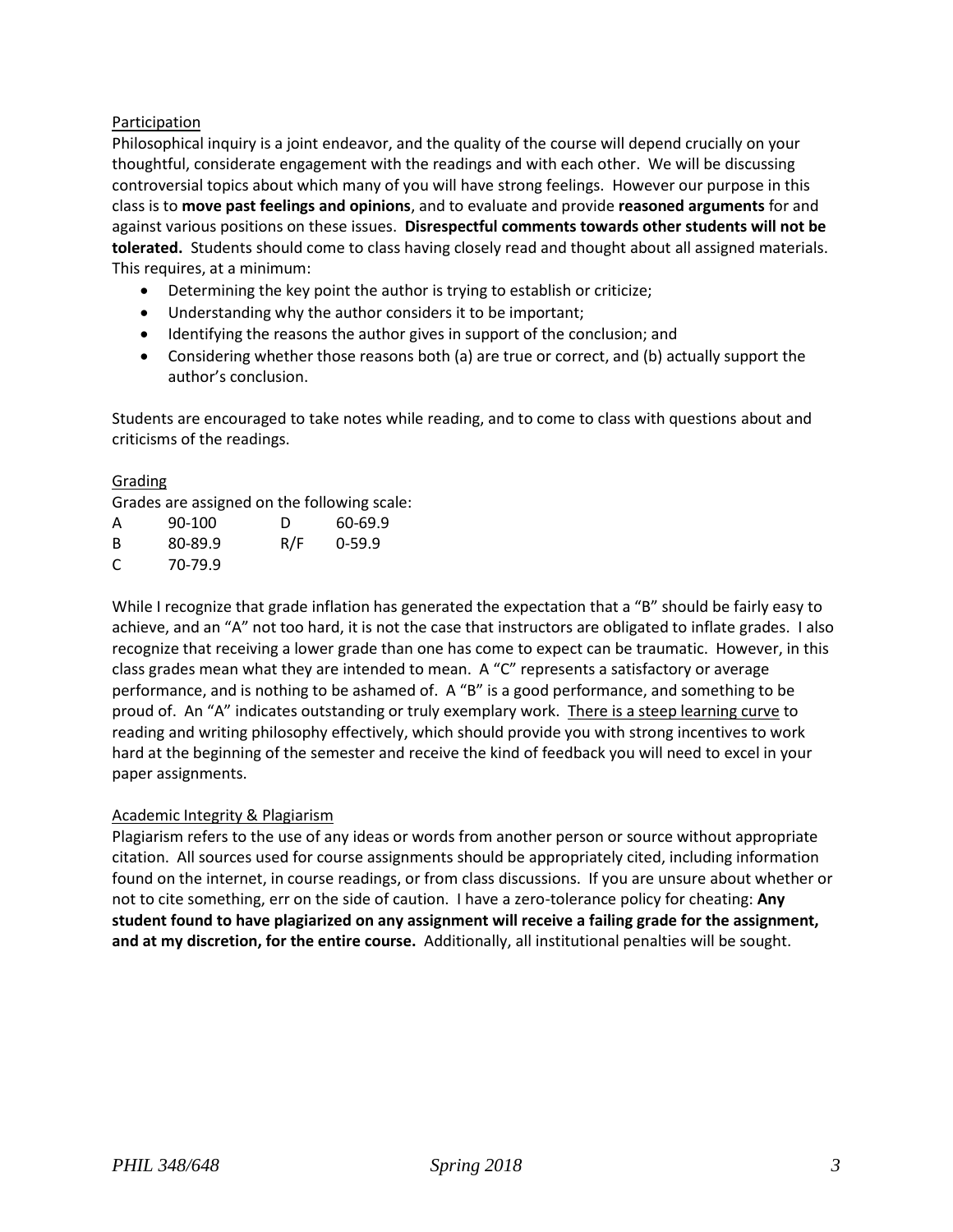### Technology in the Classroom

I and your classmates put a great deal of time and effort into preparing for an interesting class discussion, and you are expected to do the same. When entering the classroom, please place your phone on "silent" and put it away for the duration of our meeting. If there is an urgent need to keep your phone on during a particular class period, please inform me at the beginning of class, sit where you can leave the room without distracting others, and keep your phone on vibrate. Students are permitted but strongly discouraged from using laptops during class. While typing is faster than writing for many of us, using a computer during discussion significantly distracts from what is going on and leads to disengagement from those around you. While some users can successfully use a computer without multitasking, most cannot – it is hard not to take a down moment to check your email or look at your calendar. But studies have shown that this kind of multitasking during class not only causes the computer user's learning to suffer, but also that of the students sitting nearby who can see the screen.<sup>1</sup> Moreover, recent research has shown that students take better notes, and learn more, when they take notes via longhand instead of on a computer.<sup>2</sup>

### Videotaping and Audio Recording

Videotaping and audio recording are prohibited without the express written permission of the instructor.

*If you wish to request an accommodation due to a documented disability, please see me and contact Disability Resources a[t access@andrew.cmu.edu](mailto:access@andrew.cmu.edu) or 412-268-2013 as soon as possible.*

 $\overline{a}$ 

<sup>&</sup>lt;sup>1</sup> Sana, F., T. Weston and N. J. Cepeda (2013). "Laptop multitasking hinders classroom learning for both users and nearby peers." Computers & Education **62**: 24-31.

<sup>&</sup>lt;sup>2</sup> Mueller, P. A. and D. M. Oppenheimer (2014). "The Pen is Mightier Than the Keyboard: Advantages of Longhand over Laptop Note Taking." Psychological Science **25**: 1159-1168.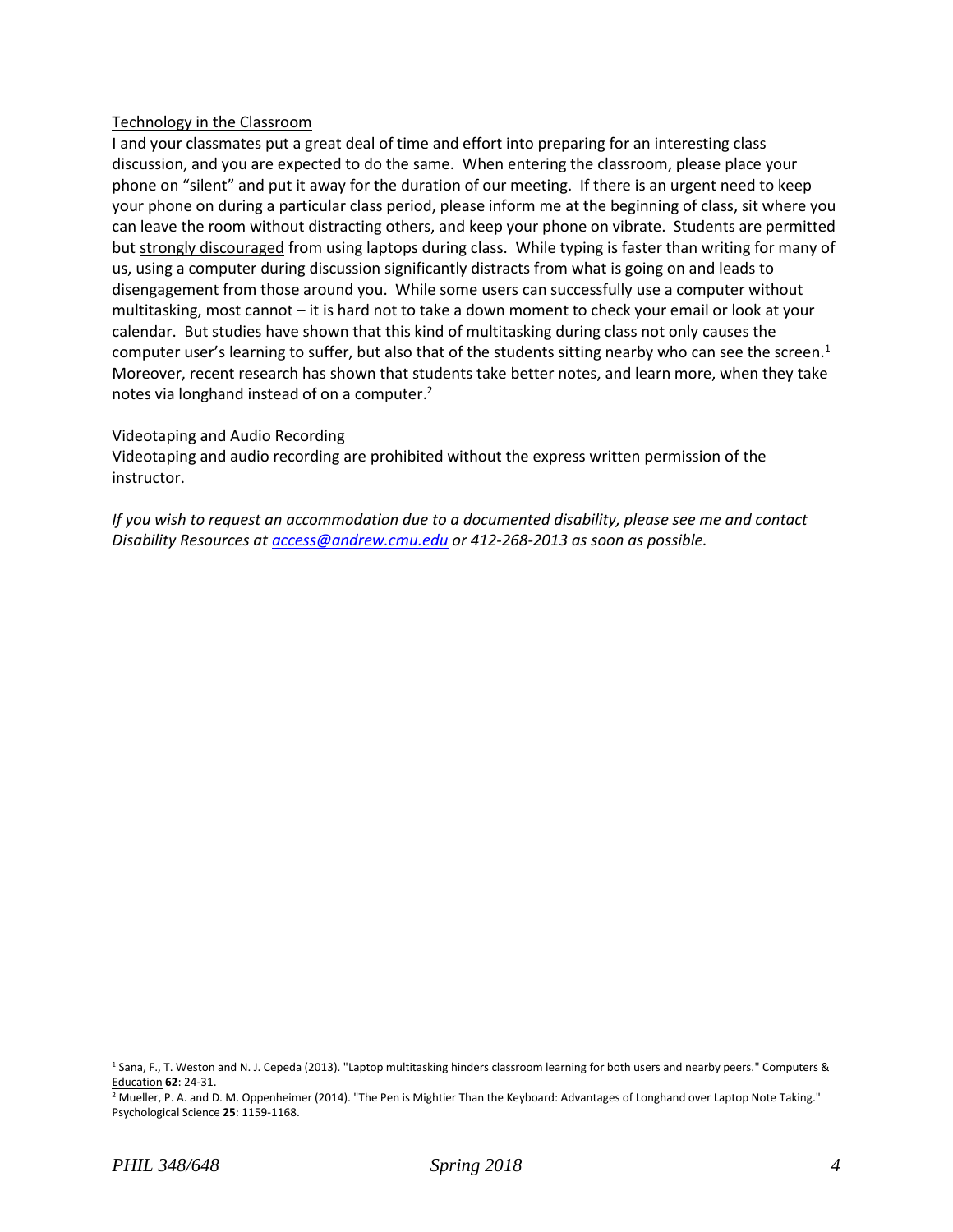### **Outline of Topics & Tentative Schedule of Readings**

*(All dates and readings are subject to change. You will always be informed of what to read for the next class at the end of the previous meeting.)*

#### *Jan. 16: Course introduction and overview*

Please read before class the following two articles:

The Bail Trap[: http://www.nytimes.com/2015/08/16/magazine/the-bail-trap.html](http://www.nytimes.com/2015/08/16/magazine/the-bail-trap.html) Innocence is Irrelevant: [https://www.theatlantic.com/magazine/archive/2017/09/innocence-is](https://www.theatlantic.com/magazine/archive/2017/09/innocence-is-irrelevant/534171/)[irrelevant/534171/](https://www.theatlantic.com/magazine/archive/2017/09/innocence-is-irrelevant/534171/)

### **Part I: The U.S. Criminal Law: Discrimination & Overcriminalization**

#### *Jan. 18: "The Racial Caste System"*

Alexander chs. 1 & 3

Bauer, Shane, "My Four Months as a Private Prison Guard", chapter 1: [http://www.motherjones.com/politics/2016/06/cca-private-prisons-corrections-corporation](http://www.motherjones.com/politics/2016/06/cca-private-prisons-corrections-corporation-inmates-investigation-bauer/)[inmates-investigation-bauer/](http://www.motherjones.com/politics/2016/06/cca-private-prisons-corrections-corporation-inmates-investigation-bauer/)

#### *Jan. 23: Discrimination and Criminalization*

Murakawa, N. and K. Beckett. (2010). "The Penology of Racial Innocence: The Erasure of Racisim in the Study and Practice of Punishment." Law & Society Review **44**(3/4): 695-730.

"My four months as a private prison guard", Chapters 2 & 3

#### *Jan. 25: The Structure of Mass Incarceration*

Alexander Intro & ch. 2 "My four months as a private prison guard", Chapters 4 & 5

#### *Jan. 30 – Feb. 1: Overcriminalization*

Husak, D. (2008). "The Amount of Criminal Law." Overcriminalization. Oxford, Oxford University Press, ch. 1

**FEB. 6: EXAM #1**

#### **Part II: Liberal Conceptions of the Law**

#### *Feb. 8: Austin's Legal Positivism*

Selections from Austin, J. (1832). The Providence of Jurisprudence Determined. London: John Murray.

#### *Feb. 13: Hart's Criticism of Austin*

Hart, H.L.A. (1961). "Law as the Union of Primary and Secondary Rules." The Concept of Law. Oxford: Oxford University Press, ch. 5.

### *Feb. 15: Hart's Positivism*

Hart, H.L.A. (1961). "The Foundations of a Legal System." The Concept of Law. Oxford: Oxford University Press, ch. 6.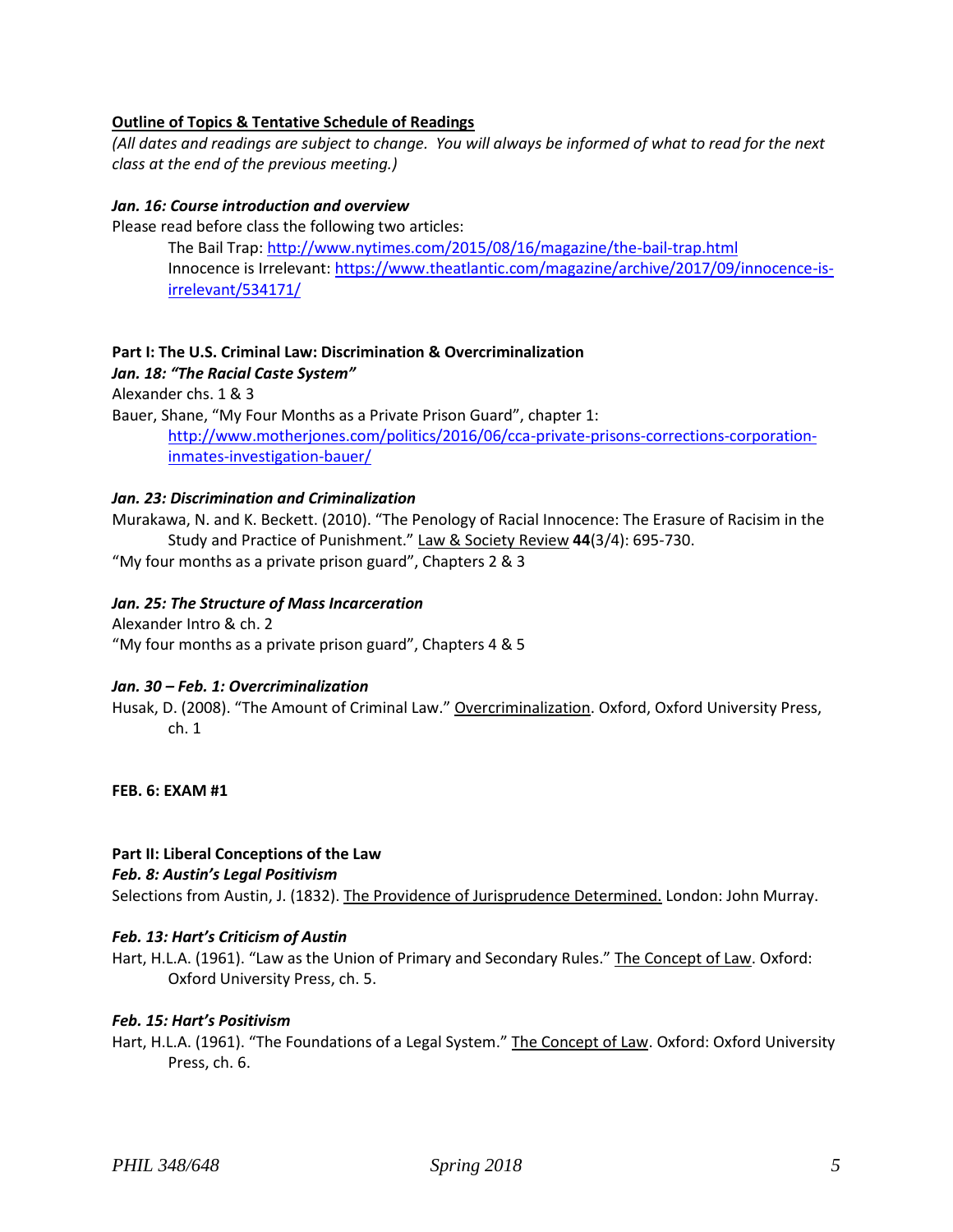### *Feb. 20: Legal Realism*

- Holmes, O.W. (1897). "The Path of the Law." Harvard Law Review. **10**(8): 457-478 (read only the first 10 pages)
- Frank, J. (1930). "Legal Realism." Law and the Modern Mind. New York: Coward-McMann, ch. 5 (available for free on Google books; read pp. 46-52).

### *Feb. 22: NO CLASS*

### *Feb. 27: Hart on Judicial Interpretation*

Hart, H.L.A. (1958). "Positivism and the Separation of Law and Morals." Harvard Law Review. **71**(4): 593- 629, sections 1 & 3.

#### *Mar. 1: Dworkin on Hart*

Dworkin, R. (1977). "The Model of Rules I." Taking Rights Seriously. Cambridge: Harvard University Press, ch. 2.

### *Mar. 6: Dworkin's Rights Thesis*

Dworkin, R. (1977). "Hard Cases." Taking Rights Seriously. Cambridge: Harvard University Press, ch. 4. Kelleher, J. Paul. (2017). "Neil Gorsuch's "natural law" philosophy is a long way from Justice Scalia's originalism." Vox 2017-03-20: [https://www.vox.com/the-big](https://www.vox.com/the-big-idea/2017/3/20/14976926/gorsuch-natural-law-supreme-court-hearings)[idea/2017/3/20/14976926/gorsuch-natural-law-supreme-court-hearings](https://www.vox.com/the-big-idea/2017/3/20/14976926/gorsuch-natural-law-supreme-court-hearings)

#### **MAR. 8: EXAM #2**

#### **\*\*\* Mar. 13 & 15: No Class Meetings, Spring Break\*\*\***

#### **Part III: Coercion, Justification, and the Obligation to Obey the Law**

#### *Mar. 20: Optimism about Political Obligation*

Raz, J. (1985). "Authority and Justification." Philosophy & Public Affairs. **14**(1): 3-29.

#### *Mar 22: Skepticism about Political Obligation*

Wolff, R.P. (1970). "The Conflict Between Authority and Autonomy," ch. 1 of In Defense of Anarchism, available online at<http://www.ditext.com/wolff/anarchy1.html>

#### *Mar. 27: More Skepticism*

Smith, M.B.E. (1973). "Is There a Prima Facie Obligation to Obey the Law?" Yale Law Journal. **82**(5): 950- 976.

#### *Mar. 29: More Optimism*

Raz, J. (1985). "The Obligation to Obey: Revision and Tradition." Notre Dame Journal of Ethics & Public Policy. **1**(1): 139-155.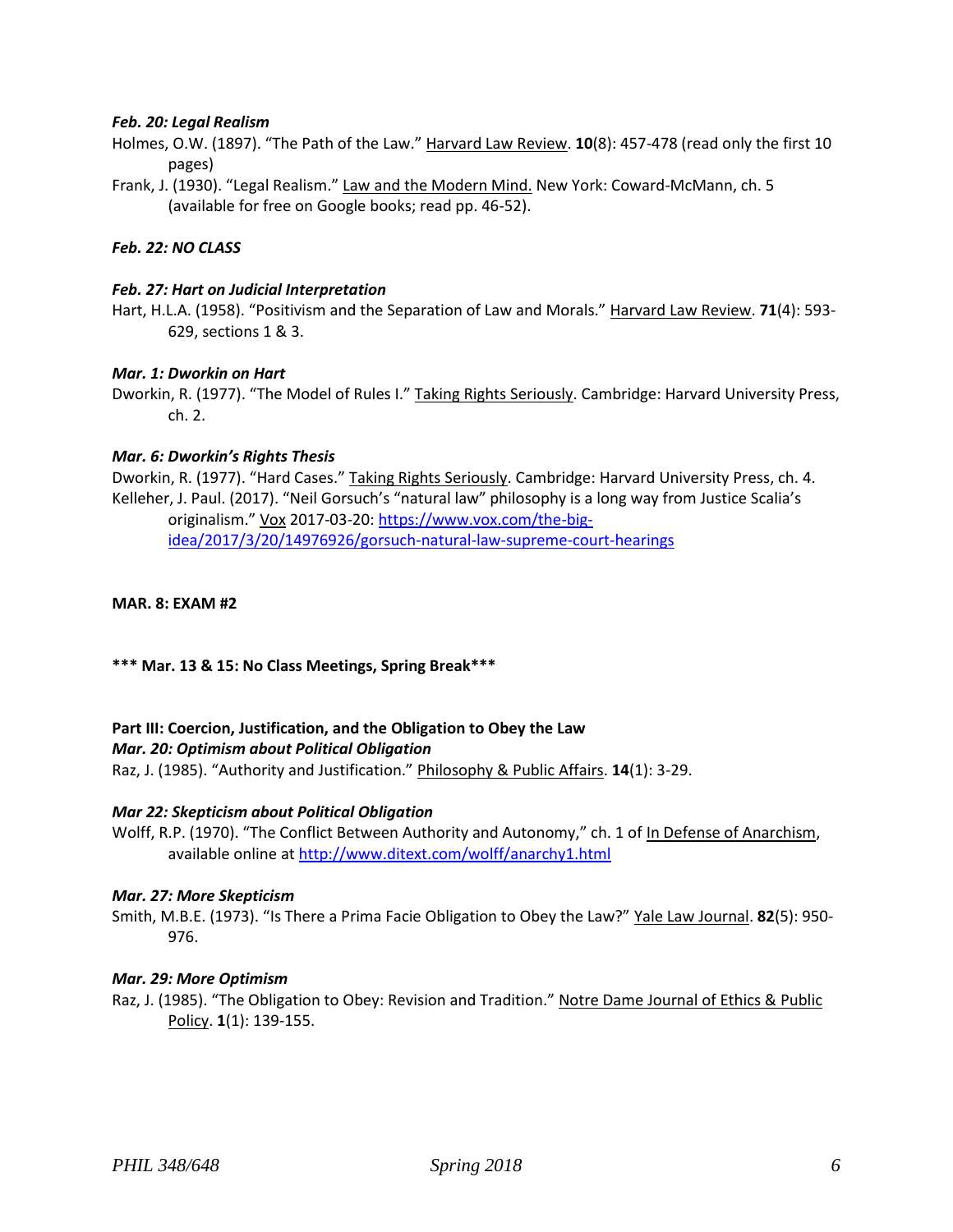## **Part IV: Critical Legal Studies**

## *Apr. 3: Introduction to Critical Legal Studies*

- Excerpts from Unger, R. (1986). The Critical Legal Studies Movement. Cambridge: Harvard University Press.
- Altman, A. (1990). "Critical Legal Studies v. Liberalism." Critical Legal Studies: A Liberal Critique*.* Princeton, Princeton University Press, ch. 1.

## *Apr. 5: The Internal and External Critiques*

Tushnet, M. (1989). "Following the Rules Laid Down: A Critique of Interpretivism and Neutral Principles." Critical Legal Studies. A.C. Hutchinson. Totowa, New Jersey, Rowman & Littlefield: 157-178.

## *Apr. 10: Antidiscrimination Law*

Freeman, A.D. (1995). "Legitimizing Racial Discrimination through Antidiscrimination Law: A Critical Review of Supreme Court Doctrine." Critical Race Theory: The Key Writings that Formed the Movement. K.W. Crenshaw, N. Gotanda, P. Geller, & K. Thomas. New York: The New Press: 29- 46.

### **Part V: Critical Race Theory**

### *Apr. 12: Introduction to Critical Race Theory*

Crenshaw, K.W. (1995). "Race, Reform, and Retrenchment: Transformation and Legitimation in Anti-Discrimination Law." Critical Race Theory: The Key Writings that Formed the Movement. K.W. Crenshaw, N. Gotanda, P. Geller, & K. Thomas. New York: The New Press: 103-122.

### *Apr. 17: The Davis Doctrine*

Lawrence, C.R. (1995). "The Id, the Ego, and Equal Protection: Reckoning with Unconscious Racism." Critical Race Theory: The Key Writings that Formed the Movement. K.W. Crenshaw, N. Gotanda, P. Geller, & K. Thomas. New York: The New Press: 235-256.

## **\*\*\* Apr. 19: No Class Meetings, Spring Carnival\*\*\***

## *Apr. 24: The Color-Blind Constitution*

Gotanda, N. (1995). "A Critique of 'Our Constitution is Color-Blind'." Critical Race Theory: The Key Writings that Formed the Movement. K.W. Crenshaw, N. Gotanda, P. Geller, & K. Thomas. New York: The New Press: 257-275.

#### *Apr. 26: Racial Realism*

Bell, D.A. (1995). "Racial Realism." Critical Race Theory: The Key Writings that Formed the Movement. K.W. Crenshaw, N. Gotanda, P. Geller, & K. Thomas. New York: The New Press: 302-312.